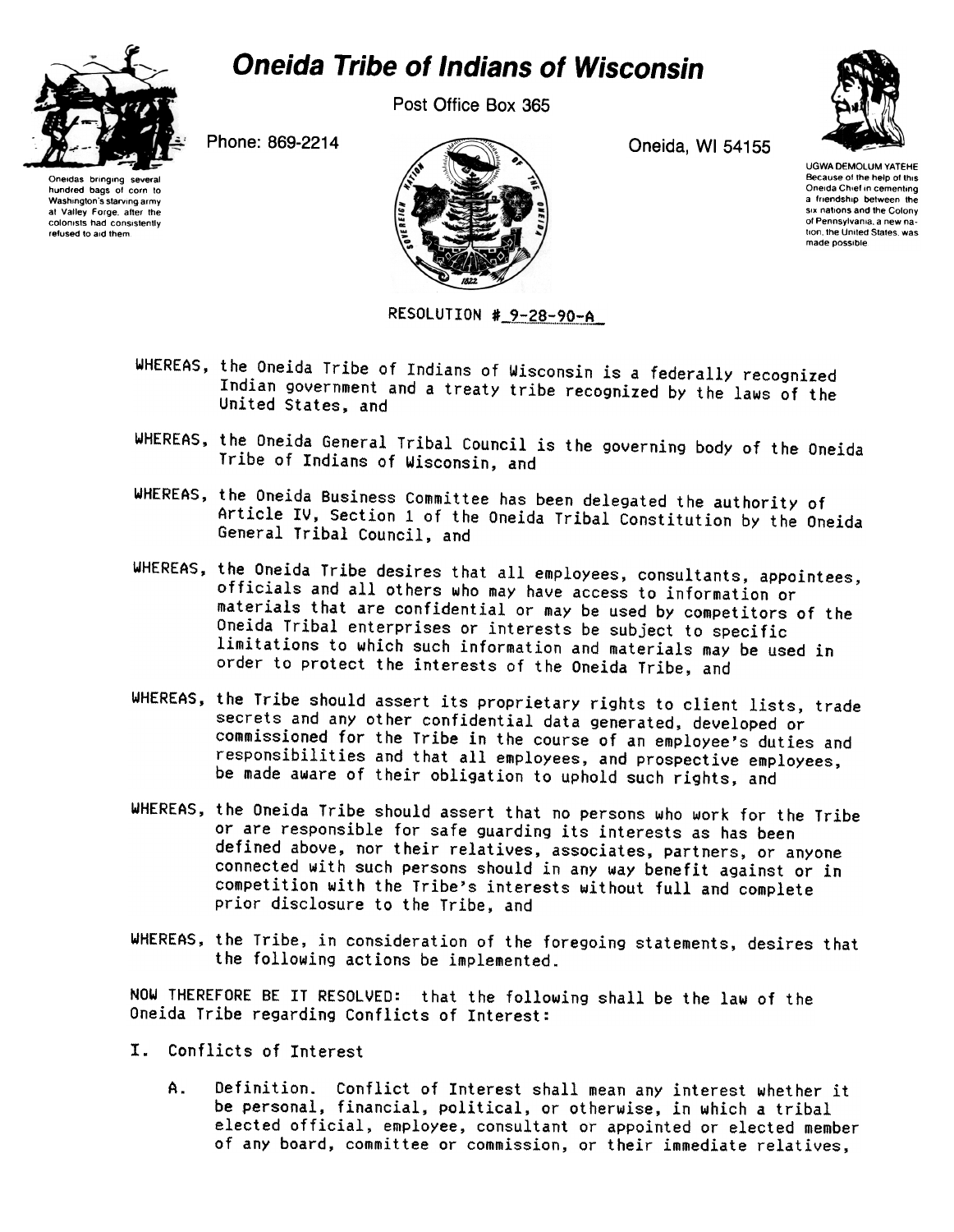## <u>RESOLUTION 9-28-90-A</u> PAGE

friends or associated, or any other person with whom they have contact, have that conflicts with any right of the Oneida Tribe to property, information, or any other right to own and operate its enterprises free from undisclosed competition or other violation of such rights of the Oneida Tribe.

- B. Purpose. This shall be designed to prevent the use of inside information by which such use would be to the detriment of the Oneida Tribe.
- $C$  Scope.<br>1.  $I$ 
	- This shall apply to employees, consultants, members of boards, commissions, and committees, officers of the Tribe or any other persons with whom they may be associated in personal, marital, business, financial or other relationships.
	- $2.$ Under the protection of this resolution are the resources of the Tribe, its enterprises, programs, business interests, financial information, trade secrets and any other information that could be used against the Oneida Tribe or those duly authorized to represent its interests.
	- $3<sub>1</sub>$ This shall be operative for a period of not less than one (1) year unless otherwise permitted by the Oneida Business Committee or General Tribal Council, except that certain specified information may be permanently prohibited from personal disclosure and use.
- II. Publication: the following documents shall be amended as required in order to implement this resolution.
	- A. Personnel Policies and Procedures for employees.
		- $1.$ Prospective employees will be asked whether or not they have any conflicts of interest as defined here.
		- Employees will be asked to disclose existing conflicts of interest, if any.
	- B. Consultant Agreements must include a provision reciting the prohibition against undisclosed conflicts of interest.
	- c. All boards, committees and commissions shall be informed in writing by the Secretary of the existence of this resolution. Forms shall be prepared upon which disclosures of conflicts which exist may be listed and returned to the Business Committee for action as indicated.
- III. Penalties
- 8. C<br>
8. C<br>
C. A<br>
b<br>
p<br>
1<br>
III. Penal<br>
A. E<br>
s<br>
8. K<br>
8. M<br>
1<br>
R A. Employees found to be in violation of conflicts of interest shall be suspended without pay pending a complete investigation and terminated where indicated. This action must be concluded within seven (7) days of the suspension after which the terminated employee shall have the same rights of appeal as all other employees pursuant to procedures set forth in the Personnel Policies and Procedures.
	- Members of Boards, Committee and Commissions may be removed pursuant to the Legislatively Appointed Committee removal ordinances, or the Removal Ordinance as may be applicable. B.